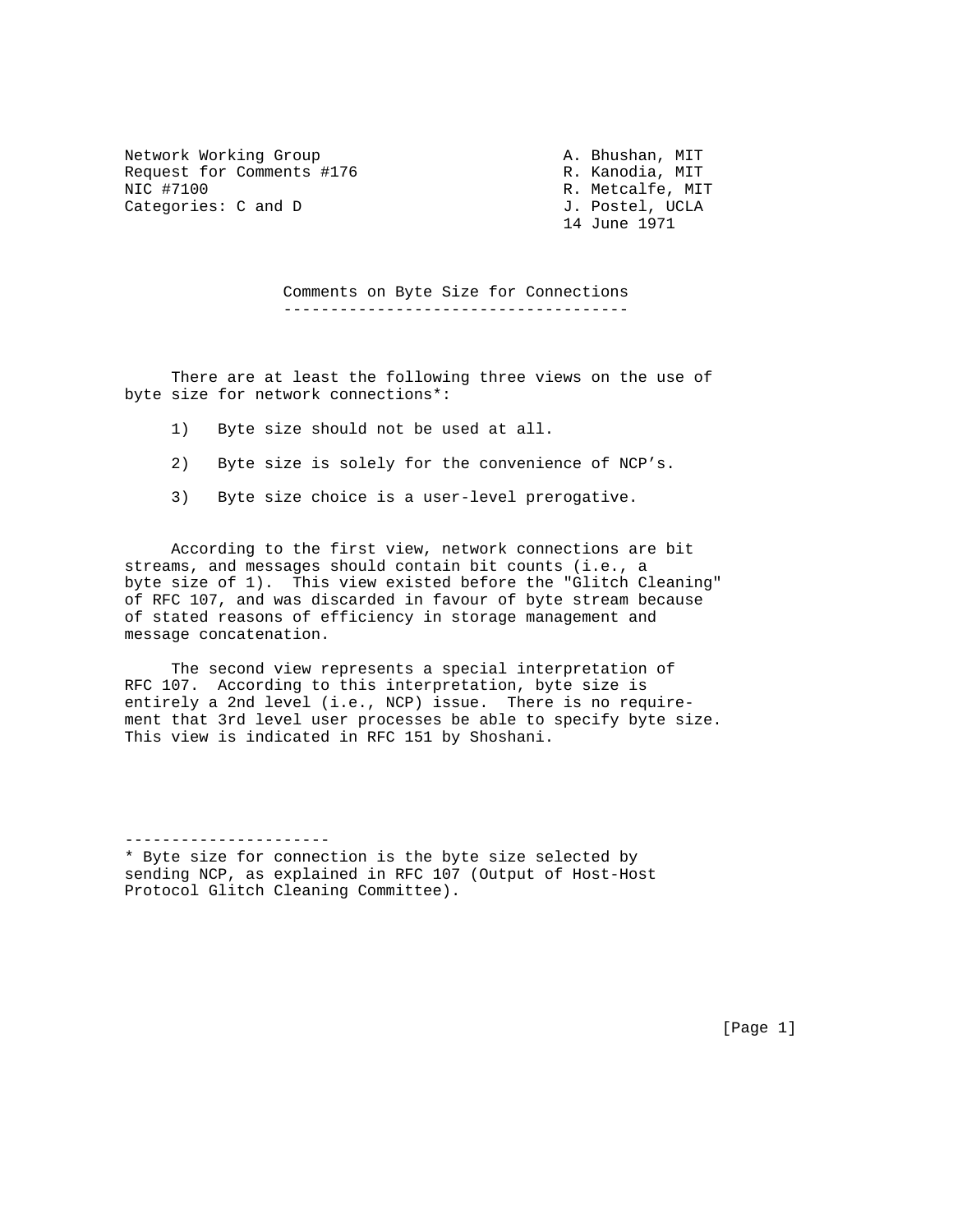According to the third view user processes are always allowed to choose byte size for connection, either explicitly (specify a specific byte size parameter) or implicitly (byte size depends on I/O mode). An NCP is allowed to use a default

byte size, if the user does not specify it.

 $\frac{1}{\sqrt{2}}$  ,  $\frac{1}{\sqrt{2}}$  ,  $\frac{1}{\sqrt{2}}$  ,  $\frac{1}{\sqrt{2}}$  ,  $\frac{1}{\sqrt{2}}$  ,  $\frac{1}{\sqrt{2}}$  ,  $\frac{1}{\sqrt{2}}$  ,  $\frac{1}{\sqrt{2}}$  ,  $\frac{1}{\sqrt{2}}$  ,  $\frac{1}{\sqrt{2}}$  ,  $\frac{1}{\sqrt{2}}$  ,  $\frac{1}{\sqrt{2}}$  ,  $\frac{1}{\sqrt{2}}$  ,  $\frac{1}{\sqrt{2}}$  ,  $\frac{1}{\sqrt{2}}$ 

The Correct View

 The third view should be considered the correct interpretation of RFC 107. In fact, RFC 107 states on page 2, "the choice of the byte size for a connection is a 3rd level protocol issue." To be consistent with TELNET, ICP, and other 3rd level protocols which require that a specific byte size be used for connection, it is imperative that corresponding 3rd level processes be able to specify (and\_impose) a particular byte size to the NCP. NCP implementors should take note of it.

> On Specifying Fixed Byte Sizes in 3rd Level Protocols -----------------------------------------------------

 Holding the view that byte size choice is a 3rd level issue, we are still faced with the following two questions. First, is it appropriate for 3rd level protocols to legislate a specific byte size for all connections using that protocol? Second, if it is appropriate to specify byte size, then what should this choice be?

[Page 2]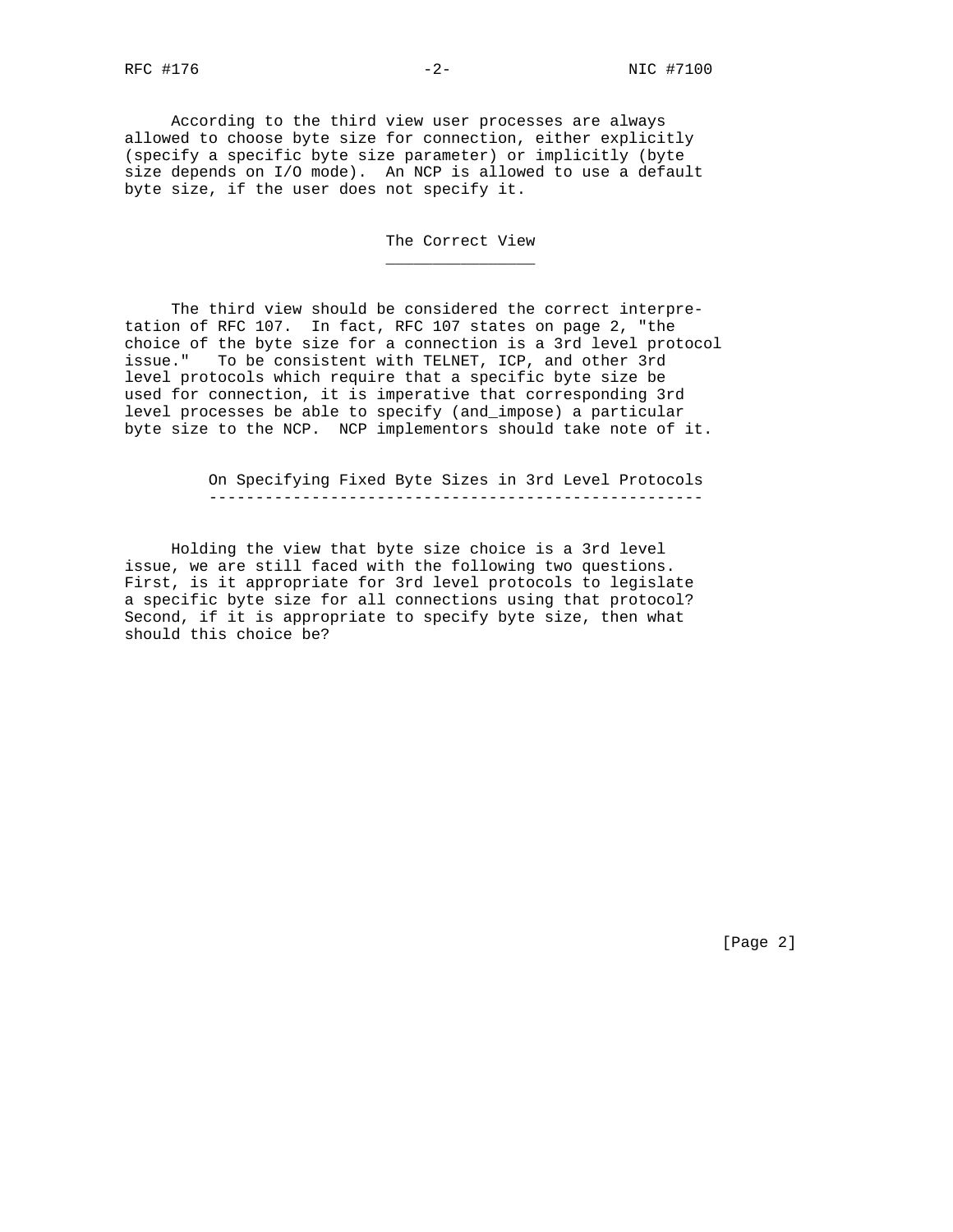There are two arguments in favour of using specific byte size in 3rd level protocols. First is that a potential mismatch problem exists because RFC 107 does not require that NCPs be capable of handling all byte sizes 1 through 255. Using a fixed byte size of 8-bits or 8-bit multiples resolves the problem as this is acceptable to all hosts (including terminal IMPs).

 The second argument is one of efficiency. If it is agreed before hand that only a specific byte size would be used, it is possible to make programs more efficient (i.e., reduce program space, and possibly run time). The efficiency argument assumes that the byte size for connection represents the natural byte structure of data being transferred over the connection.

 For TELNET and ICP, the byte size choice is straight forward as data is naturally in 8-bit multiples (8-bit ASCII characters in TELNET, and 32-bit socket numbers in ICP). But for data transfer protocols, the byte size choice is more complex, as data may be structured in a variety of byte sizes. Specifying a byte size for a data transfer connection reduces efficiency in instances where connection byte size does not correspond to data byte size. Further, filler fields will be required for data blocks which are not a multiple of the fixed byte size. This imposes an additional overhead.

[Page 3]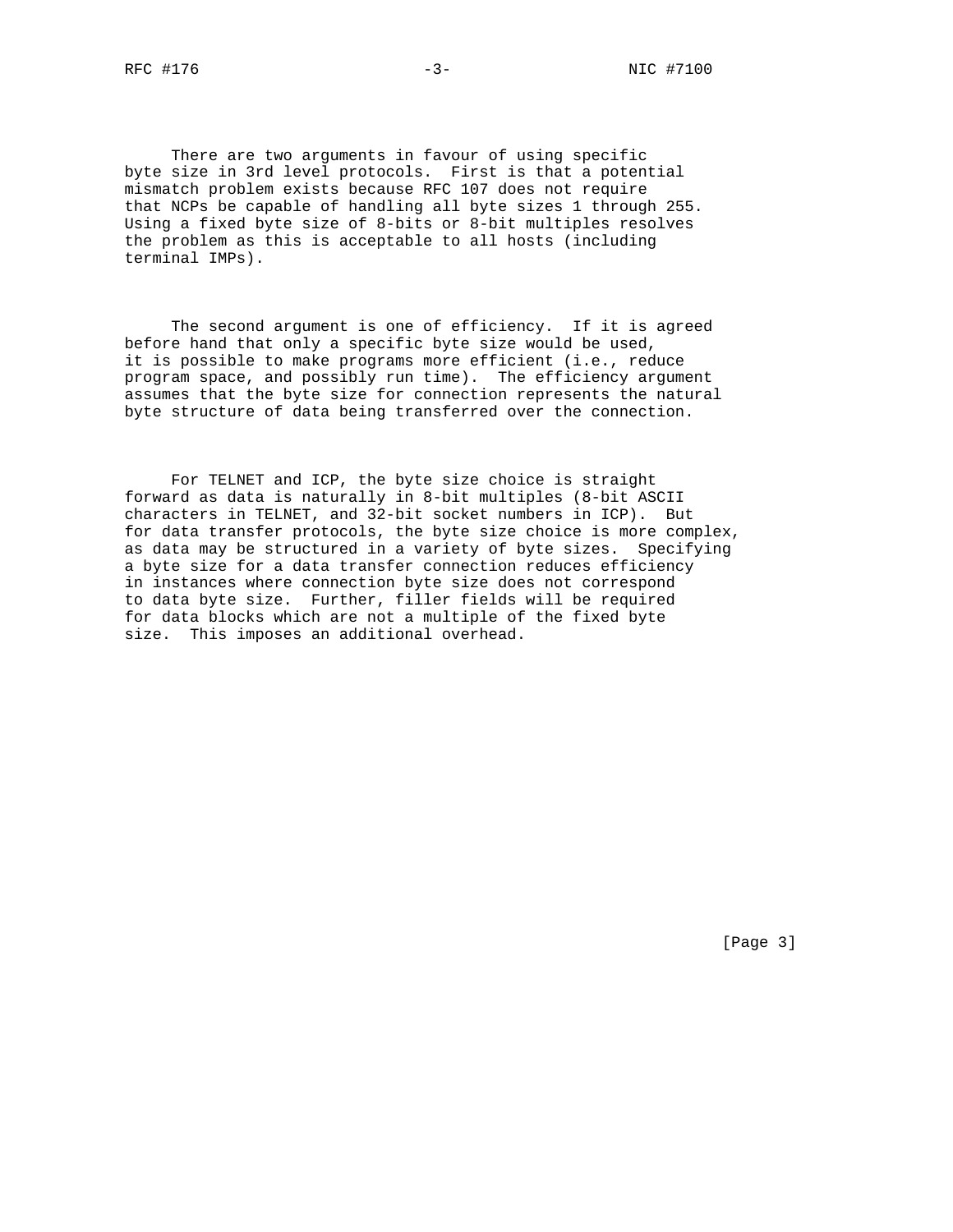Even if all hosts were to accept arbitrary byte sizes, and the 3rd level protocol does not legislate a specific byte size, the inefficiency problem will not be solved entirely. Under current specifications "the byte size is fixed for the life of a connection".\* This means that byte size cannot be varied during the life of a connection even if structure of data varies. The problem of inefficiency is solved only for instances in which data has a constant byte structure.

 Given the current state of the network, it appears that specifying fixed byte size in 3rd level protocols is a good idea. This eliminates the potential byte size mismatch problem, and improves efficiency at least for TELNET and ICP. In data transfer, the efficiency issue is more complex, as discussed earlier. It is not clear that overall efficiency would be degraded if a fixed byte size was required.

> On Reopening the Byte Size Issue --------------------------------

 The above discussion exposes certain weaknesses in the efficiency arguments for having byte streams on network connections. In moving from bit stream to byte stream, we may have lost generality, and it is not clear how much overall efficiency is gained. Sometimes, the gain in NCP efficiency may be at the expense of user process efficiencies.

--------------------

\* RFC 107, page 2

[Page 4]